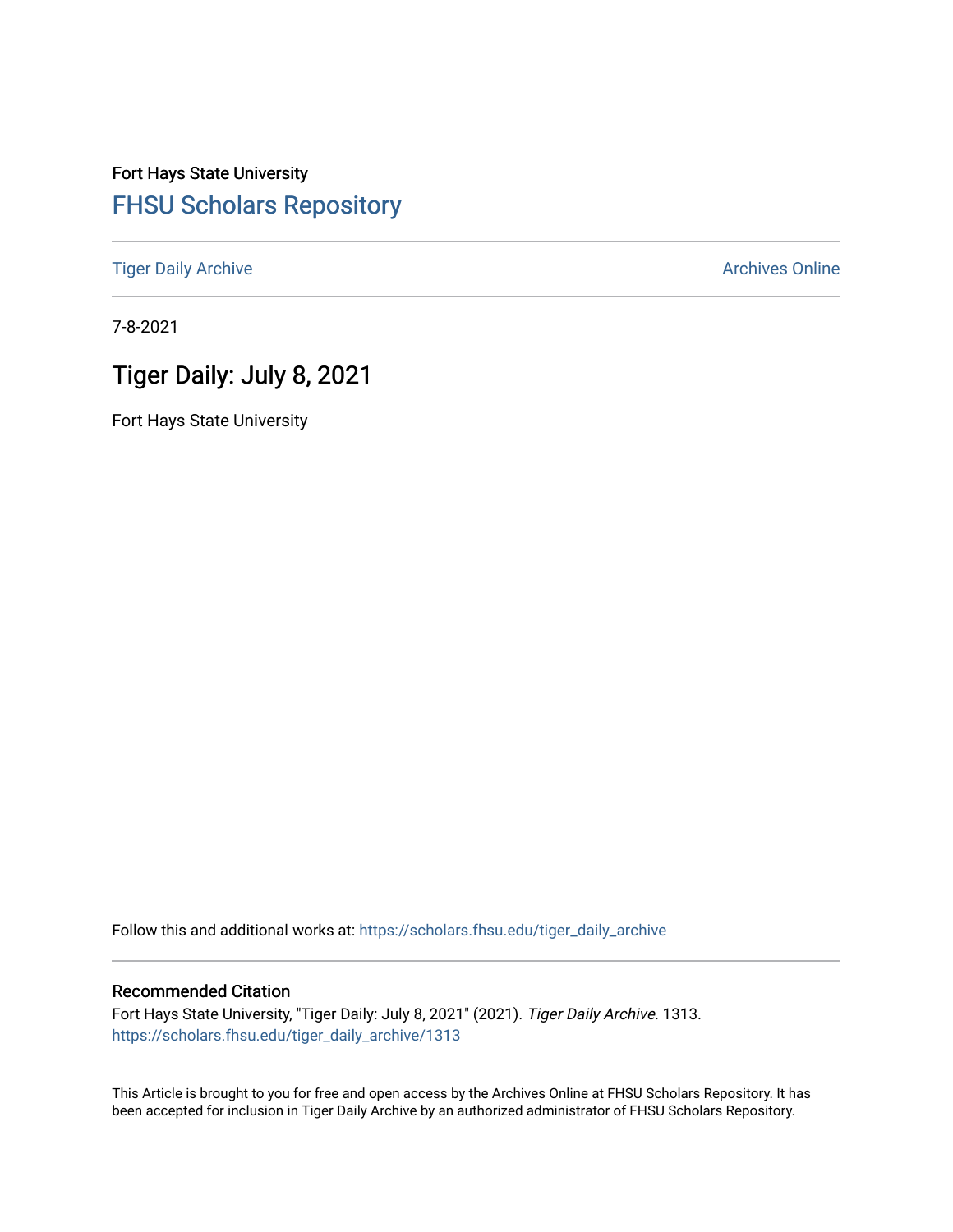From: Tiger Daily Sent: Thursday, July 8, 2021 10:11 AM To: Tiger Daily <TigerDaily@fhsu.edu> Subject: Tiger Daily [July 8, 2021]



#### ANNOUNCEMENTS

- COVID-19 Updates
- Calendar: Upcoming Professional Development Opportunities
- 40 Days at the Fort
- 2021-2022 Tuition and Fee Schedule
- Retirement of Micki Armstrong
- Let's Go Out to the Ball Game…

#### **EVENTS**

## FUTURE EVENTS

- Intro to Excel July 15; 8:30am-12:00pm
- Intermediate Excel July 28; 8:30am-12:00pm
- Intermediate Excel: Data Analysis August. 12; 8:30am -12:00pm

#### EMPLOYMENT OPPORTUNITIES

- University Police Officer
- Assistant Director of Student Engagement
- Classroom to Classroom Grant Project Coordinator
- Administrative Specialist in the Office of the Provost
- Custodian Residential Life
- Online Student Leads Manager
- Academic Advisor- Department of Psychology/College of Health and Behavioral **Sciences**
- Tiger Call Phonathon Supervisor
- Administrative Specialist for Forsyth Library

#### SHARE WITH STUDENTS

- Admissions Counselor Openings
- Accent Reduction Course: Open to Non-Native Speakers Who Want to Improve Their Spoken English Skills
- Job Posting: Student Tiger Call Phonathon Caller

#### ANNOUNCEMENTS

#### COVID-19 Updates

The COVID-19 Response website is where we post the latest information about the pandemic, including a new COVID-19 Dashboard that is updated every Tuesday.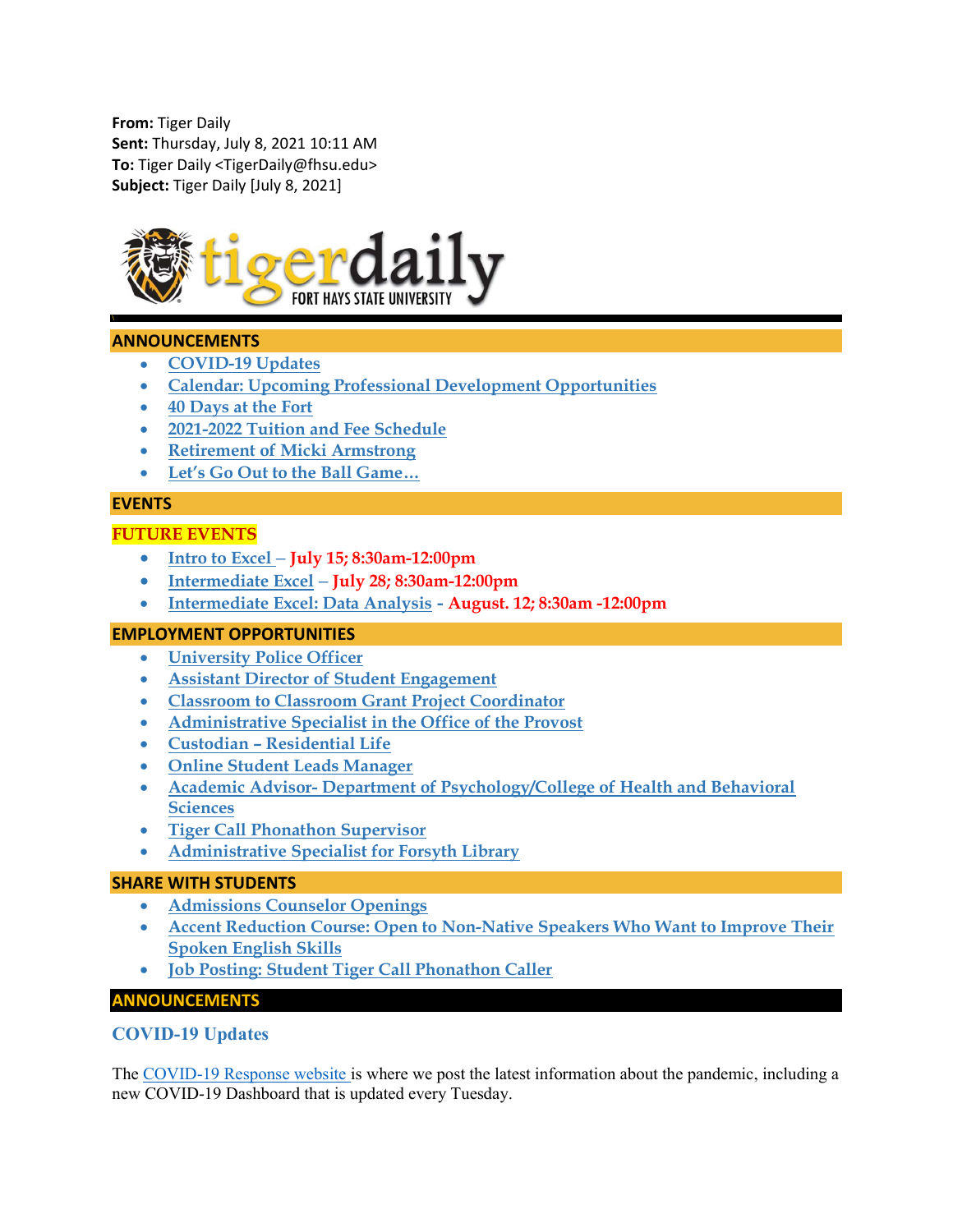# Calendar: Upcoming Professional Development Opportunities

Check out upcoming professional development opportunities! The TILT TigerLearn event calendar is your go-to for professional development at FHSU! Check it out here: http://tigerlearn.fhsu.edu/events/.

To provide faculty and staff with one easy place to see all professional development at FHSU, we're happy to include your event on the TigerLearn calendar. We can include links to your registration site, contact persons for questions, etc. Just contact TILT-FacultyDev@fhsu.edu, and we'll add your event right away!

## 40 Days at the Fort

Any student organizations and University departments/offices are encouraged to participate in the 40 Days at the Fort when we return in the fall. This can consist of events, socials, and activities for our FHSU students to participate in from August  $23<sup>rd</sup> - October 3<sup>rd</sup>$ . If you would like to be featured in the 40 Days at the Fort booklet please create your event on TigerLink no later than July15<sup>th</sup> at 4:30PM. Please contact Student Engagement,  $\frac{engase}{@f}$ fhsu.edu, 785-628-4664 with any questions.

## 2021-2022 Tuition and Fee Schedule

The official Tuition and Fees Schedule for Academic Year 2022 is now posted on the FHSU Student Fiscal Services web page at https://fhsu.edu/sfs/students\_parents/tuition/fy22-tuition-and-fees.

Please update your web pages, brochures, and forms that provide tuition information and delete all references to past or estimated tuition and fee amounts.

Thank you, and if you have any questions, feel free to contact Student Fiscal Services at (785) 628- 5251. You may also contact me at (785) 628-4459.

#### Retirement of Micki Armstrong

After many years of service to the Political Science and Sociology departments, online advisor and mentor, Micki Armstrong, has retired. Faculty, staff, and students from both departments gathered at Gella's Diner and Brewing Co. in Hays to eat, share memories, and celebrate Micki's accomplishments at Fort Hays State University.

Micki joined Fort Hays State University in 1998, and as of this year, has spent 23 years with the university teaching, mentoring, and advising students. She has worked meticulously to guide students through Fort Hays State online degree programs and has ensured that students graduate in a timely fashion. Students have praised Micki's expertise and her ability to put them at ease as they work through the advising process. Faculty, staff, and students will certainly miss her go-to advice and understanding of FHSU programs.

In addition to her work with the University, Micki has also long contributed to the Hays community through her counseling, mediation, and corrections work.

We hope everyone will join us in wishing Micki, this Forever Tiger, a wonderful retirement!

To share your well-wishes with Micki, visit her Kudos Board https://www.kudoboard.com/boards/8dsK0YJx

Let's Go Out to the Ball Game…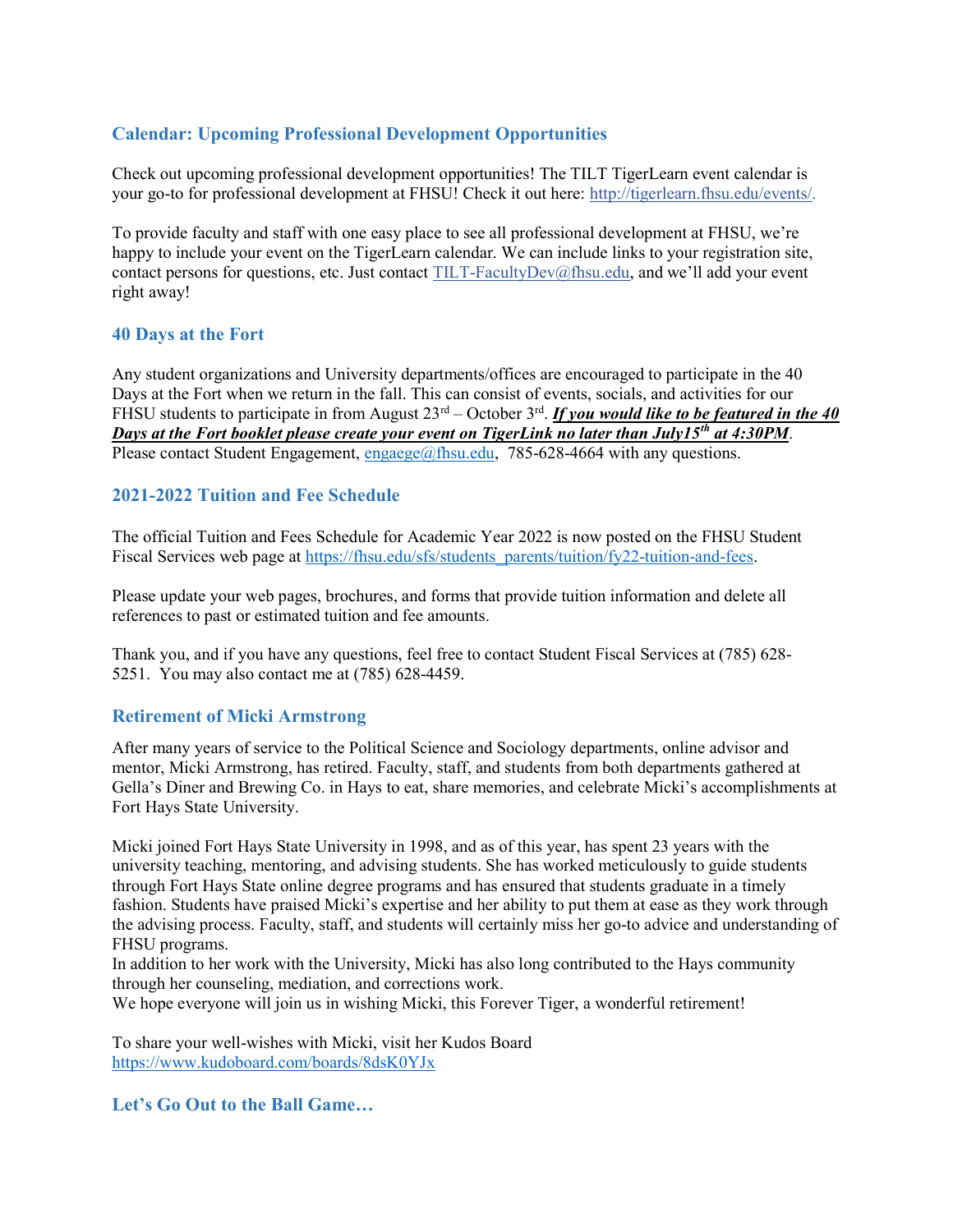All educators of Fort Hays State University are cordially invited to Larks Park for "Educators' Night" on Saturday, July 10, 2021. The Hays Larks, local collegiate team who last year joined the Rocky Mountain Baseball League will be playing the Fort Collins Foxes, beginning at 7 p.m. at Larks Park, 4<sup>th</sup> & Oak. Free admission, courtesy of sponsors Nex-Tech Wireless and Shaffer & Associates!

A complimentary t-shirt will be given to the first 100 educators who sign in at the registration table, courtesy of Aflac, Reliable Heating Ventilation & Air Conditioning, McDonald's Restaurant, Hays Hobby Shop, Hays Car & Truck Alignment, and Simpson Farm Enterprises. There will also be a drawing for prizes. Please plan to come early and join the fun! The Larks support education and want to thank you for your dedication, hard work, and commitment to teaching, especially after the adjustments you all had to make due to the COVID-19 pandemic. For more information, contact Jeani Billinger at *ilbillinger@fhsu.edu.* 

#### EVENTS

Intro to Excel (FHSU McCartney Hall 116) Thursday, July. 15th; 8:30am-12:00pm Face-to-Face Event Price: \$119 (Hays Chamber & FHSU Alumni discount available)

Join the Management Development Center for your introduction to Microsoft Excel. If you are new to Excel, this workshop is the perfect place to start increasing your confidence  $\&$  familiarity with the program. Intro to Excel will include exploring basic navigation – you will take a tour through tabs, ribbons, and menus. We will tackle building a worksheet from scratch. The workshop will also include introductory information about the difference between formulas and functions, knowing where to find them, and how to effectively use both. You will also learn a few handy keyboard shortcuts, and learn about charts, graphs, fonts, borders, shading, and other customizable features.

Intermediate Excel (FHSU McCartney Hall 116) Wednesday, July. 28th; 8:30am-12:00pm Face-to-Face Event Price: \$119 (Hays Chamber & FHSU Alumni discount available)

If you have the ABC's of Excel down, & would like to boost your productivity at work, the MDC's Intermediate Excel is the perfect class for you. In the Intermediate session, we will take an in-depth look at sorting & filtering data. Next, participants will learn how format their Excel programs to include the Descriptive Statistics Analysis ToolPak, and how to read the output. What-If Statements, logical statements, and data validation will be reviewed, ultimately helping you streamline your tasks  $\&$ improving your data management. Finally, participants will get a chance to experiment with PivotTables and PivotCharts. You'll get a chance to play with Excel towards the end of the class & ask the facilitator one-on-one questions to help you solve some of your pressing data management problems.

Intermediate Excel: Data Analysis (FHSU McCartney Hall 116) Thursday, August. 12th; 8:30am -12:00pm Face-to-Face Event Price: \$119 (Hays Chamber & FHSU Alumni discount available)

This three and a half hour training will provide participants with hands-on Excel training. Participants will be exposed to numerous time savings features such as: pivot tables, vlookup, and what-if-analysis including goal seek and scenario manager. They will learn how to apply these functions to real-world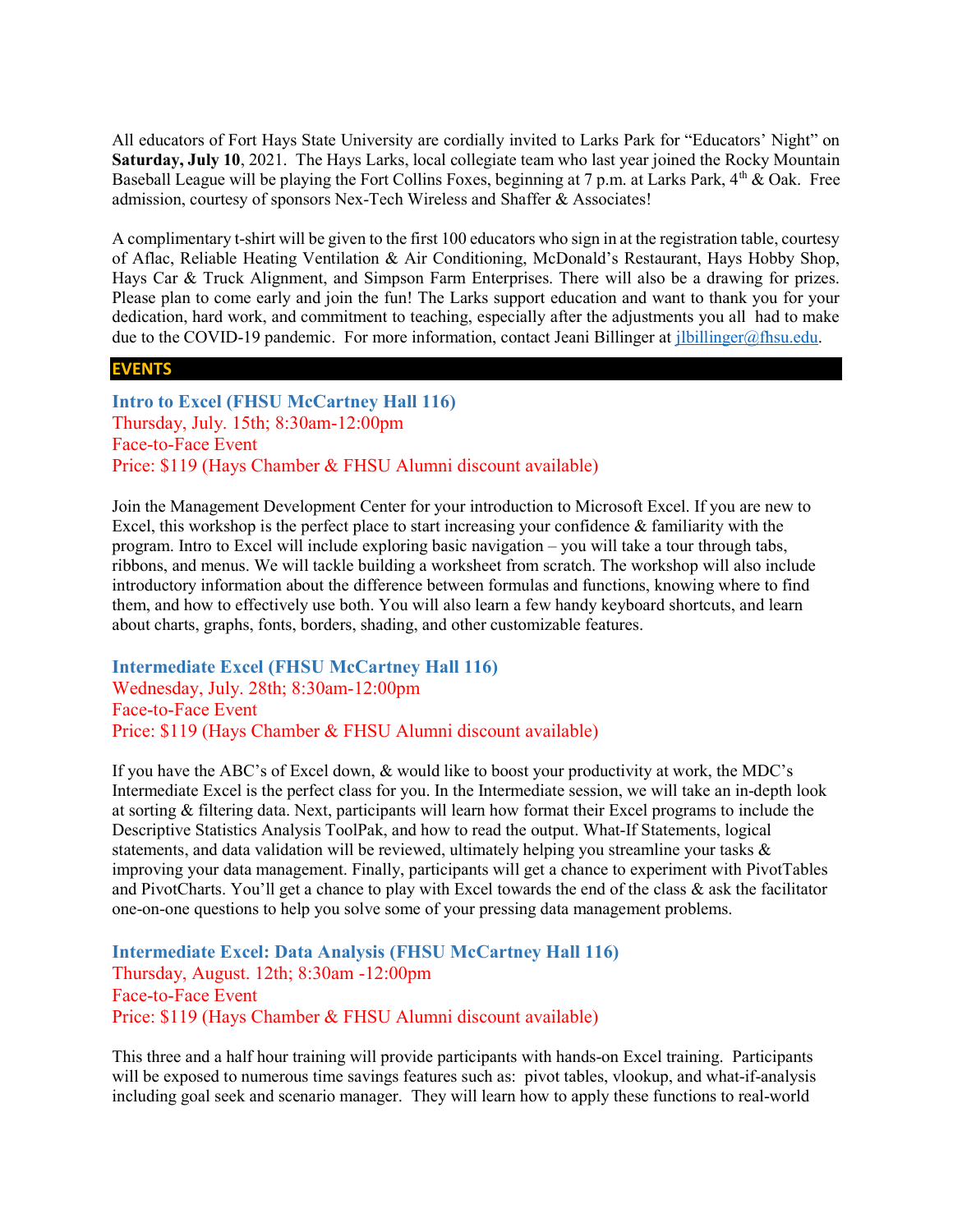problems to increase productivity and improve efficiency by analyzing large quantities of data and produce user friendly output. This workshop is perfect for those who want to build on the skills they learned in the MDC's Intermediate Excel course or for the Excel user familiar with the topics being covered.

## EMPLOYMENT OPPORTUNITIES

## University Police Officer

Fort Hays State University Police is currently accepting applications for the position of University Police Officer. Position will remain open until filled. For a full description and a list of requirements go to https://fhsu.wd1.myworkdayjobs.com/CAREERS.

Applicant must be at least 21 years of age, no felony convictions, no convictions for domestic violence, and must maintain a valid Kansas driver's license.

## Assistant Director of Student Engagement

#### Position Description:

Fort Hays State University seeks an Assistant Director of Student Engagement to serve as a member of the Student Engagement team. As a member of the Student Engagement team, the Assistant Director will assist with all areas within the department. The Student Engagement staff oversees engagement, student diversity, leadership development, fraternity and sorority life, student organizations, transition, and family programs. Student Engagement is the central-hub of student organizations and activities. Our centralized programming board works collaboratively to organize our student activities, transition programs, and diversity programs to provide social and educational experiences for students. Fraternity and Sorority Life is one of our top organizations students choose to join. There are over 120 student organizations, including 8 fraternities and sororities, on campus. Our team provides resources, support, and information on how to become an engaged leader on our campus.

The Assistant Director will be responsible for providing expertise on the development of a centralized programming model to increase student belonging and engagement for the University. Duties include actively implementing initiatives promoting conditions that positively impact student success through the learning environment. Will assist in the establishing and engaging in both long-term and short-term solutions. Will support the director in providing expertise on student belonging, engagement, and success climate through innovative research, assessment, action plans, and student development for all students at Fort Hays State University.

For a full description and to apply, please visit https://fhsu.wd1.myworkdayjobs.com/CAREERS

## Classroom to Classroom Grant Project Coordinator

#### Position Description:

This is a temporary, 12-month grant-funded position that is subject to grant renewal with the Kansas Board of Regents. This position primarily oversees the Classroom to Classroom project and provides academic advising and mentoring in the Department of Teacher Education. The successful applicant will collaborate with department faculty and staff to promote the TE Department and support students in the Classroom to Classroom program. The successful applicant will have strong interpersonal skills and possess a desire to help students achieve personal and professional goals related to their academic plan. A strong work ethic, customer service skills, professionalism.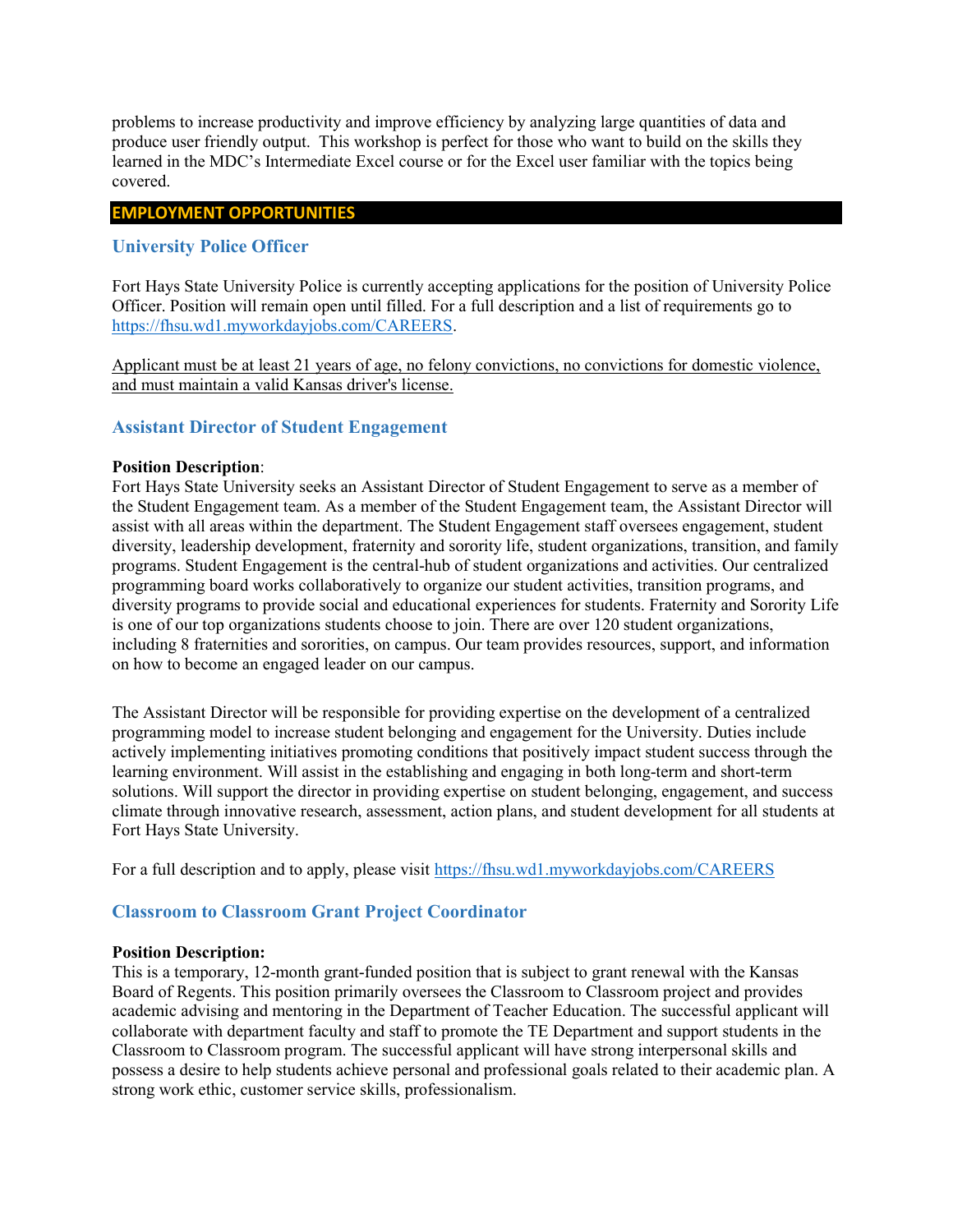For a full description and to apply, please visit https://fhsu.wd1.myworkdayjobs.com/CAREERS

## Administrative Specialist in the Office of the Provost

#### Position Description:

The Administrative Specialist assists with administrative and secretarial duties within the Office of the Provost.

#### Minimum Qualifications:

High School diploma or GED equivalency and two years of office experience or two years of postsecondary education.

#### Preferred Qualifications:

- Bachelor's degree
- Excellent written and oral communication skills
- Highly proficient with Microsoft Office suite (Outlook, Word, Excel, PowerPoint)
- Experience in data management
- Outstanding customer service skills
- Experience with Adobe Creative Cloud
- Three plus years of office experience
- Experience with social media and webpage management

#### Application Deadline:

Priority Deadline is July 16, 2021. Screening of applications will begin after the priority deadline and continue until the position is filled.

#### Salary:

\$15.06 per hour plus benefits

#### Duties/Tasks for the Office of the Provost

- Provide outstanding customer service to incoming callers and office visitors. Answer and screen telephone calls, answer questions and relay telephone and personal messages.
- Prepare and maintain *electronic and printed version* of University Catalog.
- Process Dean's Honor Roll.
- Assist with the commencement preparation for the Academic Affairs division. Serves as member of Commencement Committee.
- Assist with maintenance of office procedures manuals.
- Administrative support for Associate Provost.
- Other duties as assigned by the Office of the Provost personnel.

To apply, please visit https://fhsu.wd1.myworkdayjobs.com/CAREERS

## Custodian – Residential Life

Position Description: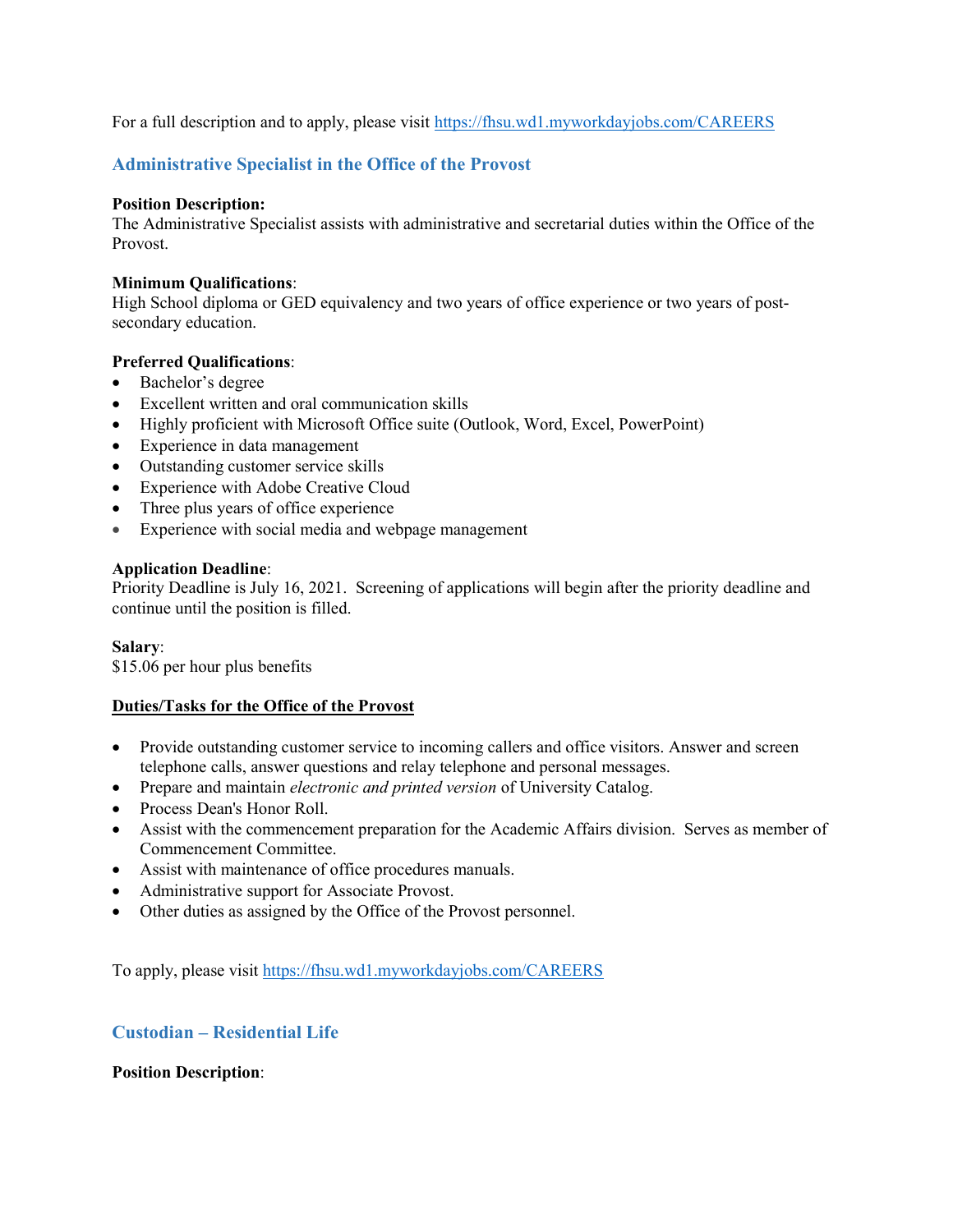Custodian, Fort Hays State University, Residential Life, full-time position, Monday through Friday, 8:00 AM to  $4:30$  PM.

#### Minimum Qualifications:

High School Diploma or GED

#### Preferred Qualifications:

- Custodial experience
- Experience operating custodial equipment (high speed floor buffer, carpet extractor, floor auto scrubber)

#### Salary:

\$12.32 per hour, plus full benefit package

For a full description and to apply, please visit https://fhsu.wd1.myworkdayjobs.com/CAREERS

## Online Student Leads Manager

#### Position Description:

FHSU Online is searching for an energetic individual who has excellent customer service and enjoys working in a dynamic, fast-paced environment. The individual will assist in prospective online student lead generation and leadership in engaging interested students by addressing their information requests. The individual must have the ability to work in a team and independently, and be detailed oriented. This is an on-campus position located on the Fort Hays State University campus in Hays, Kansas.

#### Minimum Qualifications:

Master's degree in-progress and knowledge and experience in student recruitment.

#### Preferred Qualifications:

Master's degree, knowledge and experience in online student recruitment. Experience with HubSpot and Workday. Excellent oral and written communication skills.

#### Benefits:

Competitive benefit package http://www.fhsu.edu/humanresourceoffice/Prospective-Employees/

#### Responsibilities:

- Serve as main point of contact for prospective online students
- Schedule and attend in-person and online recruitment events
- Assist with the development of recruitment materials
- Analyze and report on the recruitment funnel
- Online student communications
	- o Mange FHSU Online email
	- o Create, track, and manage communication in HubSpot CRM and Workday
	- o Work with text messaging system
- Assist with department's social media strategy
- Effective use of BaseCamp project management tool
- Serve on campus committees

For a full description and to apply, please visit https://fhsu.wd1.myworkdayjobs.com/CAREERS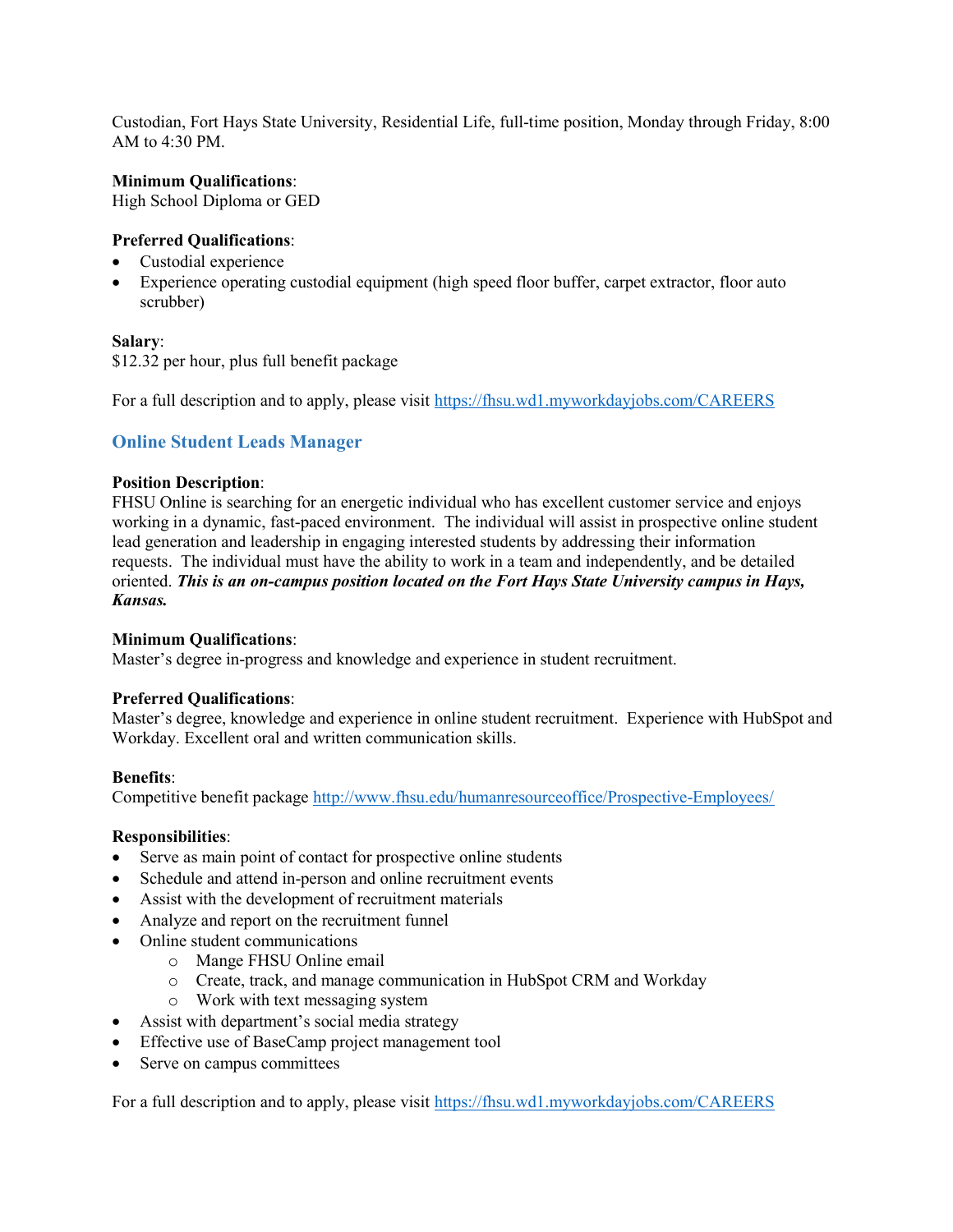# Academic Advisor- Department of Psychology/College of Health and Behavioral Sciences

#### Position Description:

The Department of Psychology and the College of Health and Behavioral Sciences is accepting applications for a 12-month, full-time, non-teaching, on-campus position to advise and support students primarily majoring in psychology, with the potential to assist other programs in the college. A successful applicant will collaborate with faculty and staff to promote the major programs and support students. Applicants need to have strong interpersonal skills and possess a desire to help students achieve personal and professional goals related to their academic plan. A strong work ethic, exceptional customer service skills, professionalism, and collegiality are essential. This is an on-campus position located on the Fort Hays State University campus in Hays, Kansas.

## Minimum Qualifications:

Bachelor's Degree from a regionally accredited institution.

## Preferred Qualifications:

- Experience in the field of academic advising.
- Experience working in an educational setting.
- Experience working in a customer service-related field.
- Knowledge of content and curriculum of one or more of the major programs in the college.
- An advanced degree.

#### Appointment Date:

Start date to be determined after acceptance of an offer and completion of criminal background check.

#### Priority Deadline:

July 30, 2021

For a full description and to apply, please visit https://fhsu.wd1.myworkdayjobs.com/CAREERS

## Tiger Call Phonathon Supervisor

Your FHSU Foundation, the fundraising arm of the university, is looking to hire a Tiger Call Phonathon Supervisor.

This individual will be one of three supervisors for Tiger Call. The primary responsibility of a supervisor is to manage student callers, who contact FHSU alumni through an automated telephone system to ask for monetary gifts in support of Fort Hays State University projects and scholarships. Tiger Call takes place Sunday from 4:00 P.M. to 8:00 P.M. and Monday through Thursday from 5:30 P.M. to 8:30 P.M. for approximately 12 weeks in the fall and 12 weeks in the spring. A schedule for the supervisors is established at the beginning of each semester. Each supervisor works 1-3 evenings per week.

For additional information, and how to apply, please contact Ricardo Zamora with the FHSU Foundation at 785-628-5070 or r\_zamora@fhsu.edu.

Deadline to Apply: Monday, August 15<sup>th</sup>

## Administrative Specialist for Forsyth Library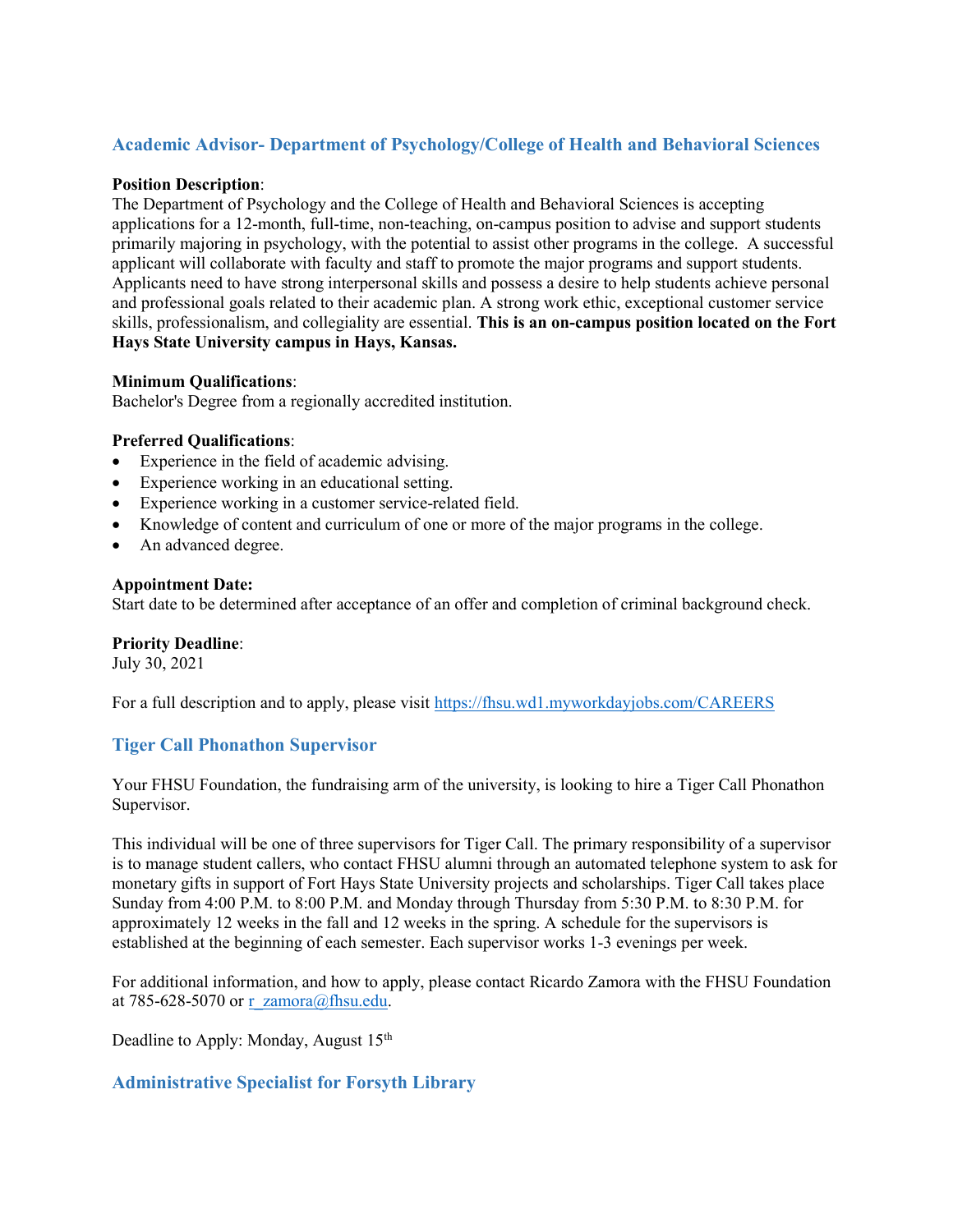#### Position Description:

The administrative specialist provides essential support to the Dean of Forsyth Library. Duties include managing the Dean's calendar; screening or redirecting communications; supporting Workday financial and library accounting functions; ordering supplies and furnishings; overseeing employee travel; acting as the Division HR Partner and supporting all major personnel processes; collecting and analyzing library statistical data; updating web pages; overseeing inventory; and managing office records. The specialist will use discretion to implement general office operations, interpret policies and procedures, and advise library employees. This position uses standard office tools and technology. A success candidate must have strong verbal communication skills and outstanding organizational skills along with the ability to multitask.

#### Minimum Qualifications:

High School diploma or GED equivalency and a minimum of two years of office experience or two years of post-secondary education.

## Preferred Qualifications:

- Bachelor's Degree.
- Outstanding written communication skills as shown by the applicant's submitted materials.
- Substantive technology experience using Excel, Microsoft Word, Adobe PDF.
- Workday experience.
- Experience working in a university setting.
- Experience editing web pages.
- Experience analyzing and reporting statistical data.
- Experience with office records management and organization of paper and electronic files.

#### Appointment Date:

Immediately after the offer, acceptance of the position, and completion of a criminal background check.

#### Application Deadline:

Priority deadline for application is July 22, 2021.

#### Salary:

\$15.06 per hour plus benefit packet

For a full description and to apply, please visit https://fhsu.wd1.myworkdayjobs.com/CAREERS

#### SHARE WITH STUDENTS

## Admissions Counselor Openings

The Office of Admissions is seeking dedicated and outgoing applicants to join our team of Admissions Counselors! These individuals will meet with prospective students both on and off campus to introduce them to FHSU and help shape the future of the University.

If you know of any current or recent students who would be great potential candidates for this position, the job description and requirements can be found by clicking this link. Anyone who is interested in learning more about the position or has any questions should contact Jon Armstrong, Director of Admissions, at (785) 628-4091.